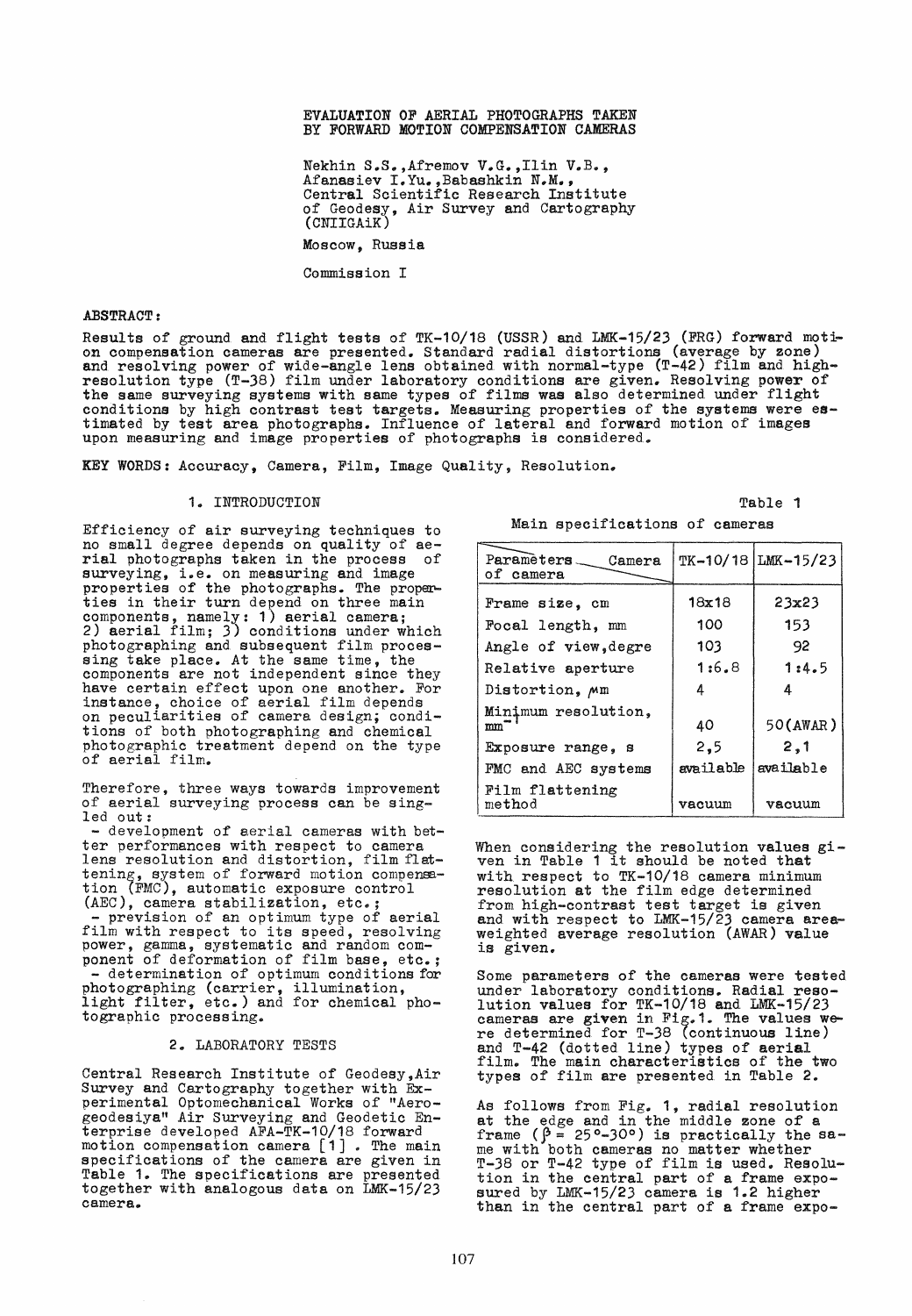



Table 2

The main characteristics of T-38 and T-42 film

|                                            | Type of film |             |  |  |
|--------------------------------------------|--------------|-------------|--|--|
| Film parameters                            | $T - 38$     | $T - 42$    |  |  |
| Speed:                                     |              |             |  |  |
| - GOST (All-Union State<br>Standard) units | 260          | 1100        |  |  |
| - ASA units                                | 320          | 1350        |  |  |
| - DIN units                                | 26           | 32          |  |  |
| Gamma, $\lambda^2$                         | 2.1          | $1.8 - 2.3$ |  |  |
| Foy density                                | 0.12         | 0.25        |  |  |
| Resolution R, mm                           | 260          | 110         |  |  |
| Thickness of base, Mm                      | 80           | 160         |  |  |



Fig. 2. Distortion (average by zone) of TK-10/18 and LMK-15/23 cameras

sured by TK-10/18 camera when T-38 type film is used; however when T-42 type film<br>is used the resolution is approximately<br>1.3 times higher with TK-10/18 camera.

Plots representing laboratory determina-<br>tions of TK-10/18 and LMK-15/23 normal ra-<br>dial distortion (average by zone) within

angles of view  $\beta$  48° and 43° are presented in Fig. 2. Maximum distortion value<br>for TK-10/18 and LMK-15/23 cameras is, correspondingly, 4  $\mu$ m and 6  $\mu$ m.

Unlike laboratory conditions, quality of<br>photography under field conditions is in-<br>fluanced by several additional factors,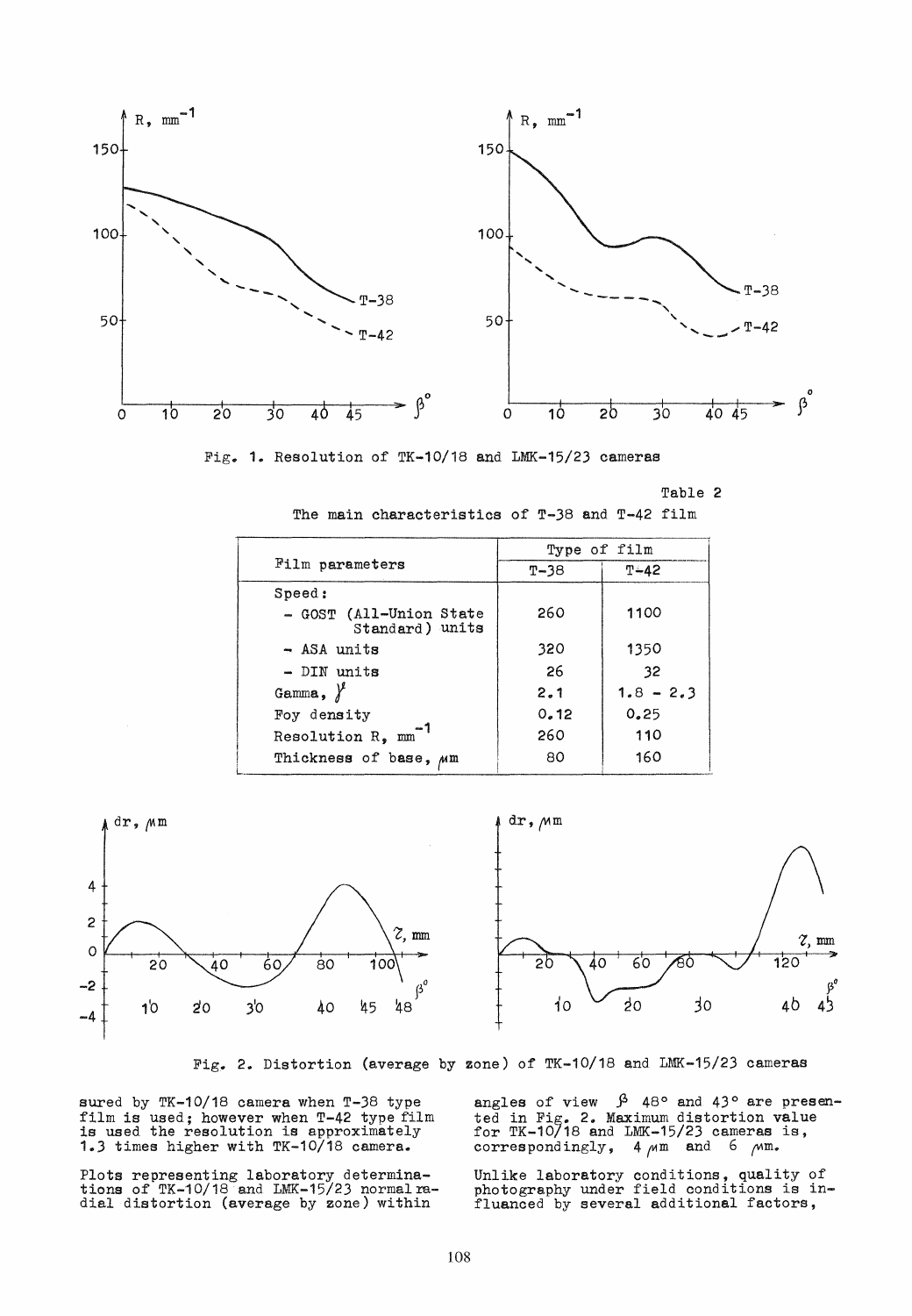including speed of aircraft, vibration, meteorological conditions etc. Hence evaluation of aerial cameras measuring and image quality under flight conditions are of special interest.

## 3. DETERMINATION OF AERIAL PHOTOGRAPHS IMAGE QUALITY

Evaluation of aerial photographs and camera image quality was performed by pho-<br>tographing test targets using  $T-38$  and<br> $T-42$  type panchromatic films. The photog T-42 type panchromatic films. The photog- raphy was made at 1 :3000, 1 :5000, 1 :10000, 1:15000 scales and at exposures from 1/50 to 1/400 s. Besides, the aerial cameras were operated in two modes: forward motion compensation and forward motion non-<br>compensation mode. AN-30 aircraft was used compensation mode. AN-30 aircraft was used<br>as the cameras carrier. The aircraft was passing over the test targets at the spe- eds varying from 300 to 360 kmph to achieve different degree of image motion. The flight paths were laid out in such a manner that images of test targets fall to different parts of images and bars of the test target are aligned both along and  $x$ ross the direction of flight.

The films obtained in the course of aerial surveys were being developed until satisfactory images of terrain objects ap- peared. Resolution of the aerial films was determined from images of test targets by viewing them through a microscope at 10<sup>\*</sup> magnification. In the course of viat 10<sup>\*</sup> magnification. In the course of vi-<br>ewing we singled out the last group of stripes in which each bar could be seen separately. Depending on the number of the group, we estimated resolution of images within the range of 10 mm<sup>-1</sup> to 70 mm<sup>-1</sup> in 5 mm<sup>-1</sup> steps. Accuracy of resolution estimation was 10%. Average value of resolution at the edges and in the central part of images was calculated for each exposure time. Results of image resolution determinations averaged for exposure ranges are presented in Tables 3 and 4. Data in the tables are given in the form of fractions; numerator and denominator of the fractions mean resoluti-<br>on values (mm<sup>-1</sup>) determined correspondingly from longitudinal and lateral stripes of test targets.

Analysis of data from Tables 3 and 4 as weIl data of tests made it possible for

### Table 3

Resolution of  $TK-10/18$  camera with different types of aerial films

| Type<br>of<br>film | Exposure,<br>s | Availa-<br>bility<br>of FMC | Resolution $\text{mm}^{-1}$ ) when bars are oriented along<br>(numerator) and across (denominator) the direction<br>of flight at scales |                           |                        |                       |  |
|--------------------|----------------|-----------------------------|-----------------------------------------------------------------------------------------------------------------------------------------|---------------------------|------------------------|-----------------------|--|
|                    |                |                             | 1:3000                                                                                                                                  | 1:5000                    | 1:10000                | 1:15000               |  |
| $T-38$             | $1/50 -$       |                             | $\frac{21-35}{10-15}$                                                                                                                   | $\frac{15 - 37}{10 - 18}$ | $\frac{30-50}{20-30}$  | $\frac{45-62}{30-45}$ |  |
|                    | $-1/90$        | $\ddot{}$                   | $\frac{14-35}{25-35}$                                                                                                                   | $\frac{22-63}{27-63}$     | $\frac{30-62}{20-56}$  | $\frac{45-75}{35-45}$ |  |
|                    | $1/170 -$      |                             | $\frac{30 - 42}{15 - 28}$                                                                                                               | $\frac{15 - 60}{15 - 25}$ | $\frac{35-50}{20-40}$  | 45-68<br>$40 - 60$    |  |
|                    | $-1/200$       | $\ddot{}$                   | $\frac{30 - 42}{25 - 35}$                                                                                                               | $\frac{15 - 63}{15 - 60}$ | $\frac{35-65}{20-60}$  | $\frac{46-77}{46-62}$ |  |
| $T - 42$           | $1/50 -$       |                             | $\frac{21-35}{6-20}$                                                                                                                    | $\frac{15 - 30}{10 - 15}$ | $\frac{30-35}{20-30}$  |                       |  |
|                    | $-1/90$        | $\ddotmark$                 | $\frac{10 - 35}{10 - 27}$                                                                                                               | $\frac{10-40}{15-35}$     | $\frac{30-35}{20-35}$  |                       |  |
|                    | $1/120 -$      |                             | $\frac{18 - 36}{10 - 21}$                                                                                                               | $\frac{28-35}{10-17}$     | $\frac{35-45}{30-45}$  |                       |  |
|                    | $-1/160$       | $+$                         | $\frac{30-42}{24-42}$                                                                                                                   | $\frac{35-50}{35-50}$     | $\frac{35-52}{30-45}$  |                       |  |
|                    | $1/300 -$      |                             | $\frac{30-42}{30-42}$                                                                                                                   | $\frac{27 - 50}{22 - 40}$ | $\frac{30-50}{30-40}$  |                       |  |
|                    | $-1/400$       | $\ddot{}$                   | $\frac{30 - 42}{30 - 42}$                                                                                                               | $\frac{31 - 55}{25 - 42}$ | $30 - 62$<br>$30 - 50$ |                       |  |

us to draw the following eonelusions.

The increase in resolution of aerial images on T-38 type film as eompared to T-42 type film under real surveying eonditions was not always as eonsiderable as it was under laboratory conditions due to vibrational movements of image.

As it was expected, forward motion com-

pensation to improved resolution of images, espeoially in ease of long exposures (the improvement esn be elearly seen on the images of test targets with lateral stripes). If  $1/350 - 1/400$  s exposures were set, the influance of forward motion upon image resolution was weak and effieiency of FMC decreased considerably; besi-<br>des the influance of lateral (vibrational)<br>image motions was also decreased. However,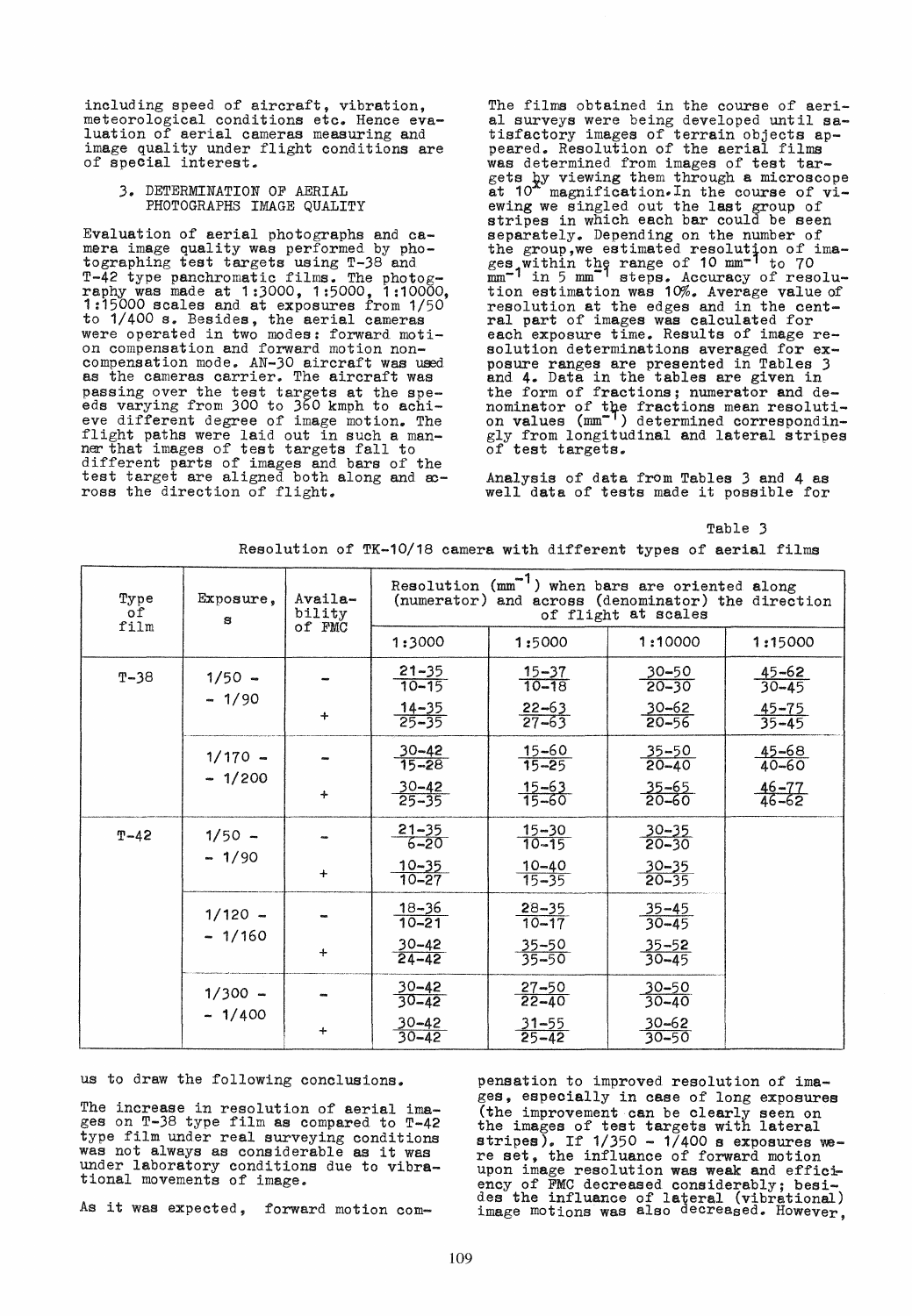Table 4

Comparison of TK-10/18 and LMK-15/23 cameras resolution when T-42 type film is used

| Camera       | Exposure,       | Availa-<br>bility | Resolution $\text{mm}^{-1}$ ) when bars are oriented<br>along (numerator) and across (denominator)<br>the direction of flight at scales |                        |  |  |
|--------------|-----------------|-------------------|-----------------------------------------------------------------------------------------------------------------------------------------|------------------------|--|--|
|              | 8               | of FMC            | 1:3000                                                                                                                                  | 1:5000                 |  |  |
| $TK - 10/18$ | $1/50 - 1/60$   | $\ddot{}$         | $\frac{10 - 35}{10 - 27}$                                                                                                               | $10 - 40$<br>$10 - 35$ |  |  |
|              | $1/120 - 1/175$ | $\ddot{}$         | $\frac{30-42}{24-42}$                                                                                                                   | $\frac{25-50}{25-50}$  |  |  |
|              | 1/350           | $+$               | $\frac{30-42}{30-42}$                                                                                                                   | $\frac{35-50}{25-41}$  |  |  |
| $LMK-15/23$  | $1/50 - 1/60$   | $\ddot{}$         | $\frac{17-30}{10-25}$                                                                                                                   | $\frac{15-35}{10-35}$  |  |  |
|              | $1/120 - 1/175$ | $\ddot{}$         | $\frac{30-41}{25-35}$                                                                                                                   | $30 - 50$<br>$20 - 40$ |  |  |
|              | 1/350           | $\ddag$           | $\frac{30 - 50}{30 - 40}$                                                                                                               | 30–50<br>25–45         |  |  |

when  $1/50$  s to  $1/60$  s exposures were set, image motions took place, although FMC system was employed. When FMC system was<br>not used, images of test targets with lateral stripes were blurred practically in all cases.

Maximum resolution value of TK-10/18 camera with respect to longitudinal stripes of the test target is 77 mm<sup>-</sup> when survey-<br>ing is performed with forward motion compensation at 1:15000 scale and 1/200 s exposure; minimum of the camera resolution-1 with respect to lateral stripes is 10 mm when surveying is performed both with and without image motion compensation at 1/50 s to 1/60 sexposures, thus demonstrating considerable influence of vibrational motions. Therefore, to increase resolution of aerial images we must employ not only forward motion compensation systems but forward motion compensation systems but<br>high-effective platforms as well, capable of damping both high- and low-periodic oscillations and vibrations of camera carrier.

!f we consider all the variants of scales and exposures then, as follows from Table 4, resolution of both TK-10/18 and LMK-15/23 cameras is practically the same when T-42 type film is used.

> 4. DETERMINATION OF MEASURING PROPERTIES OF AERIAL PHOTOGRAPHS

Measuring properties of aerial photographa taken by TK-10/18 and LMK-15/23 cameras were determined by surveying a test area at 1:3000, 1:5000 end 1:10000 scales. To take the images  $T-38$  and  $T-42$  types of<br>film were used; the test area was photographed at different exposures with and without forward motion compensation. The test area was a 2.0 km x 2.4 km parcel of even terrain. There were 340 points in the test area, their coordinates were determined geodetically to a high degree of acouracy

 $(2.5 \text{ cm horizontal and } 0.5 \text{ cm vertical ac-}$ curacy). The points were marked in the form of Maltese cross, each ray of the cross formed an isosceles triangle; the<br>base and height of such triangle were equal correspondingly to  $0.5$  m and  $1.0$  m.

Point coordinates in the images (negatives or positives) were measured by high-accuracy instruments, namely by Stecometer<br>stereocomparator together with Onega-2 stereocomparator to the processing system and by Stereoanagraph analytical instrument. About 40 points evenly dispersed over a stereopair area were measured every 2 cm. Relative orientation in the course of mathematic processing was perfor- med uaing all the measured points, the absolute orientation was made using four points located in the corners of the stereopair. Error of geometrical distortions determination was equal to 10-12 percent. Characteristica of the materials used and results of photogrammetric processing of aerial photographs taken by TK-10/18 and LMK-15/23 cameraa are presented in Table 5.

As can be seen from the results, the type of photographic material (negative, posi-<br>tive) does not produce a significant influence on the accuracy of photogrammetric processing. One can see higher accuracy of photogrammetric models when aerial photographs at 1:10000 scale were used in comperison to that at 1:3000 and 1:5000 scales (provided image motion value is the same); this can be explained by better conditions of stereoscopic viewing to images of marked points in the test area and by smaller effect of errors of geodetic points coordinates determination.

As follows from Table 5, compensation of forward image motion makes possible to improve the accuracy of photogrammetric de-<br>terminations of coordinates 1.1 to 1.5 ti-